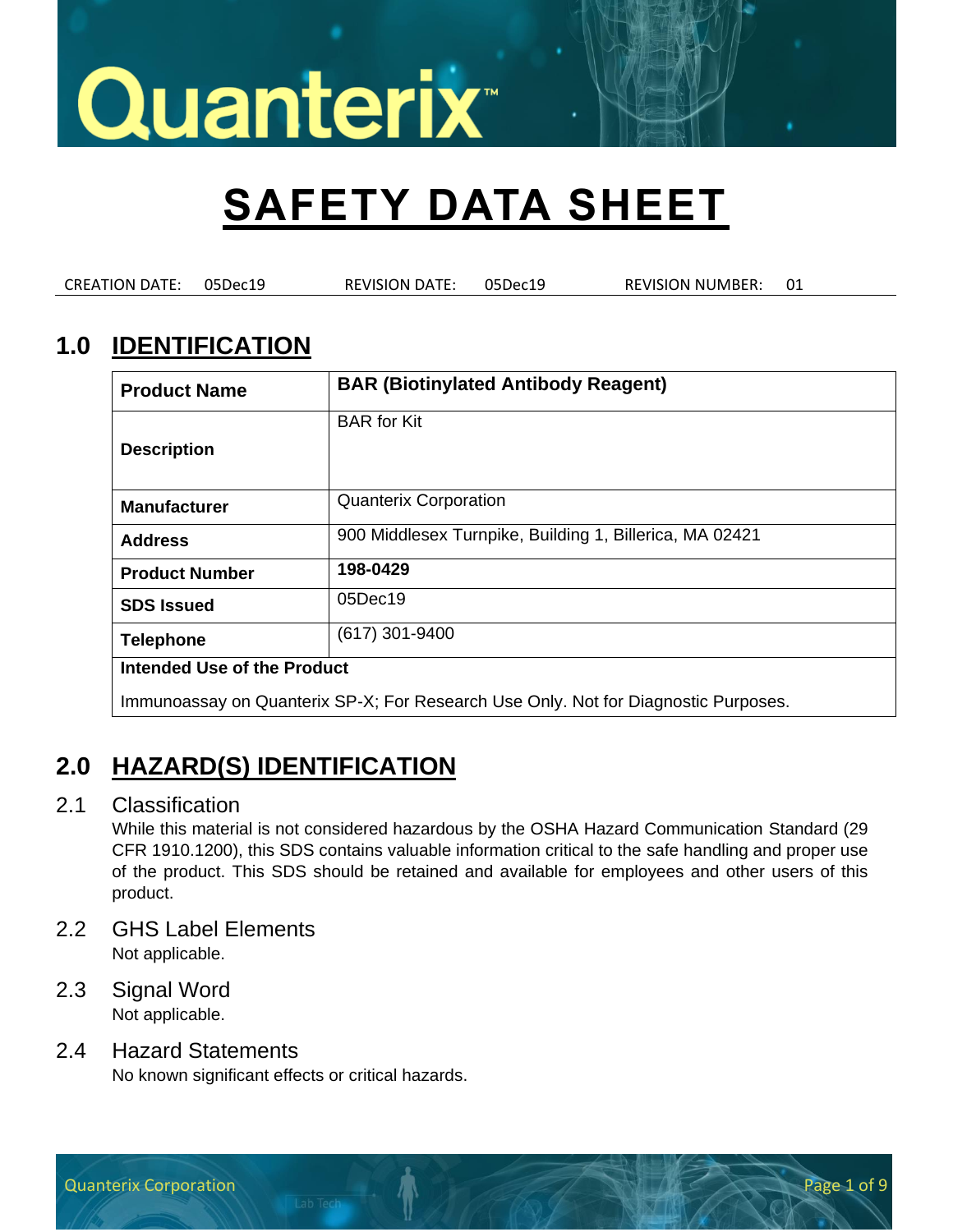- 2.5 Precautionary Statements Not applicable.
- 2.6 Hazards Not Otherwise Classified Not applicable.

### **3.0 COMPOSITION – INFORMATION ON INGREDIENTS**

- 3.1 Substance / Mixture Mixture.
- 3.2 Ingredient Name<sup>1,2</sup>

#### **1. BAR (Biotinylated Antibody Reagent)**

| <b>COMPONENT</b>                                    | <b>PERCENTAGE</b> | CAS# |
|-----------------------------------------------------|-------------------|------|
| BAD Diluent <sup>3</sup>                            |                   |      |
| Human Immunoglobulin G (IgG) <sup>3</sup>           |                   |      |
| Analytes (mMIP-1a, mIP-10, mKC,<br>$m$ RANTES $)^3$ |                   |      |
| Mouse or Goat Serum <sup>3</sup>                    |                   |      |

**NOTE 1:** Any concentration shown as a range is to protect confidentiality or is due to batch variation.

- **NOTE 2:** There are no additional ingredients present which, within the current knowledge of the supplier and in the concentrations applicable, are classified as hazardous to health or the environment and hence require reporting in this section.
- **NOTE 3:** These ingredients, within the current knowledge of the supplier and in the concentrations applicable, are not classified as hazardous to health or to the environment

## **4.0 FIRST AID MEASURES**

#### 4.1 Description of Necessary First Aid Measures

#### **1. General**

Never give anything by mouth to an unconscious person. If you feel unwell, seek medical advice (show the label where possible).

#### **2. Eye Contact**

Immediately flush eyes with plenty of water, occasionally lifting the upper and lower eyelids. Check for and remove any contact lenses. Get medical attention if irritation occurs.

#### **3. Inhalation**

Remove victim to fresh air and keep at rest in a position comfortable for breathing. Get medical attention if symptoms occur.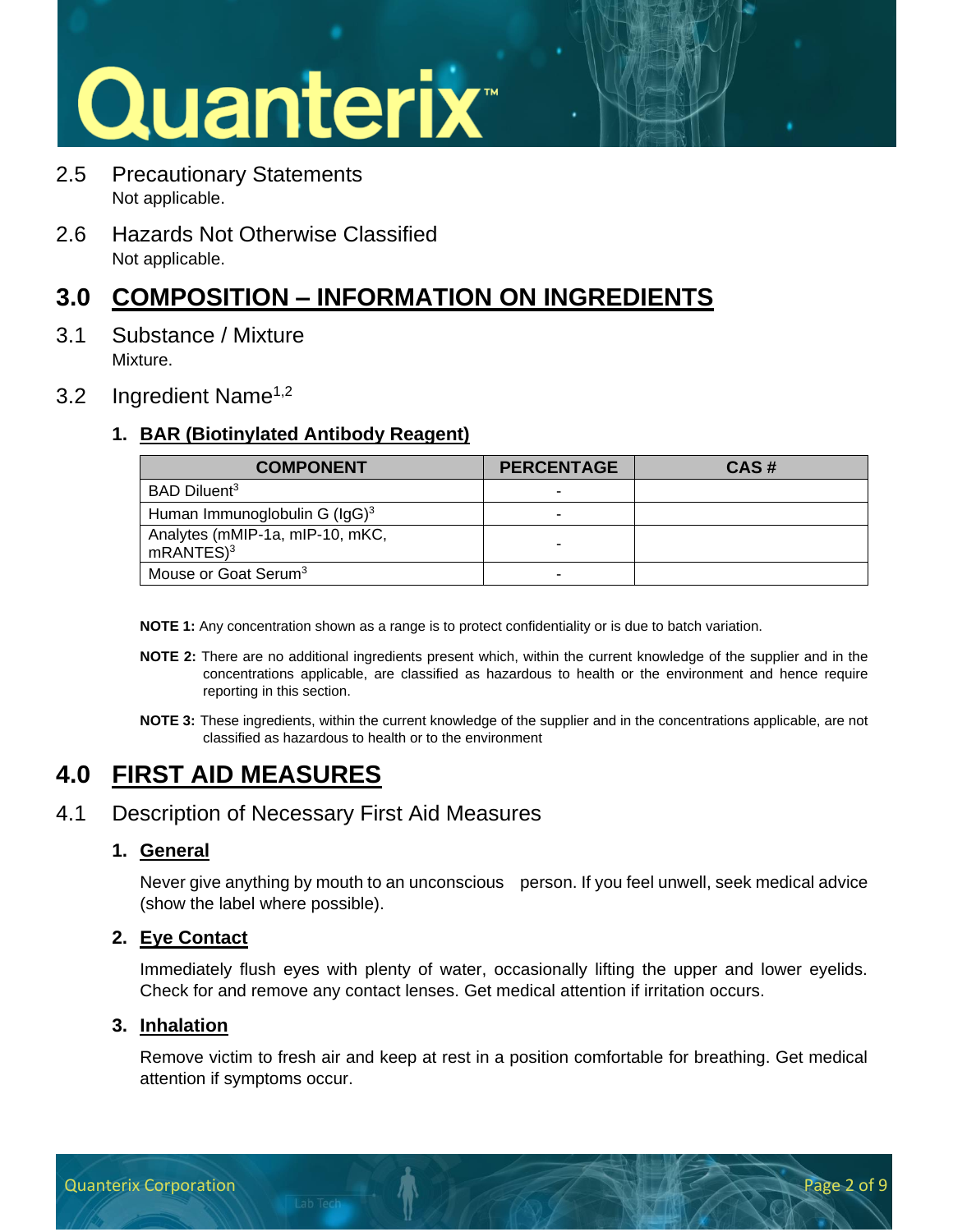#### **4. Skin Contact**

Flush contaminated skin with plenty of water. Remove contaminated clothing and shoes. Get medical attention if symptoms occur.

#### **5. Ingestion**

Wash out mouth with water. Remove victim to fresh air and keep at rest in a position comfortable for breathing. If material has been swallowed and the exposed person is conscious, give small quantities of water to drink. Do not induce vomiting unless directed to do so by medical personnel. Get medical attention if symptoms occur

#### 4.2 Most Important Symptoms and Effects, Acute and Delayed

#### **1. Potential Acute Health Effects**

**Eye Contact:** No known significant effects or critical hazards. **Inhalation:** No known significant effects or critical hazards. **Skin Contact:** No known significant effects or critical hazards. **Ingestion:** No known significant effects or critical hazards.

#### **2. Over-exposure Signs and Symptoms**

| <b>Eye Contact:</b>  | No data available. |
|----------------------|--------------------|
| Inhalation:          | No data available. |
| <b>Skin Contact:</b> | No data available. |
| Ingestion:           | No data available. |

## **5.0 FIRE-FIGHTING MEASURES**

#### 5.1 Extinguishing Media

#### **1. Suitable Extinguishing Media**

Use an extinguishing agent suitable for the surrounding fire.

#### **2. Unsuitable Extinguishing Media**

None known.

#### 5.2 Special Hazards Arising from the Substance or Mixture

#### **1. Fire Hazard**

Not flammable.

#### **2. Explosion Hazard**

Product is not explosive.

#### **3. Thermal Decomposition Products**

Decomposition products may include the following materials: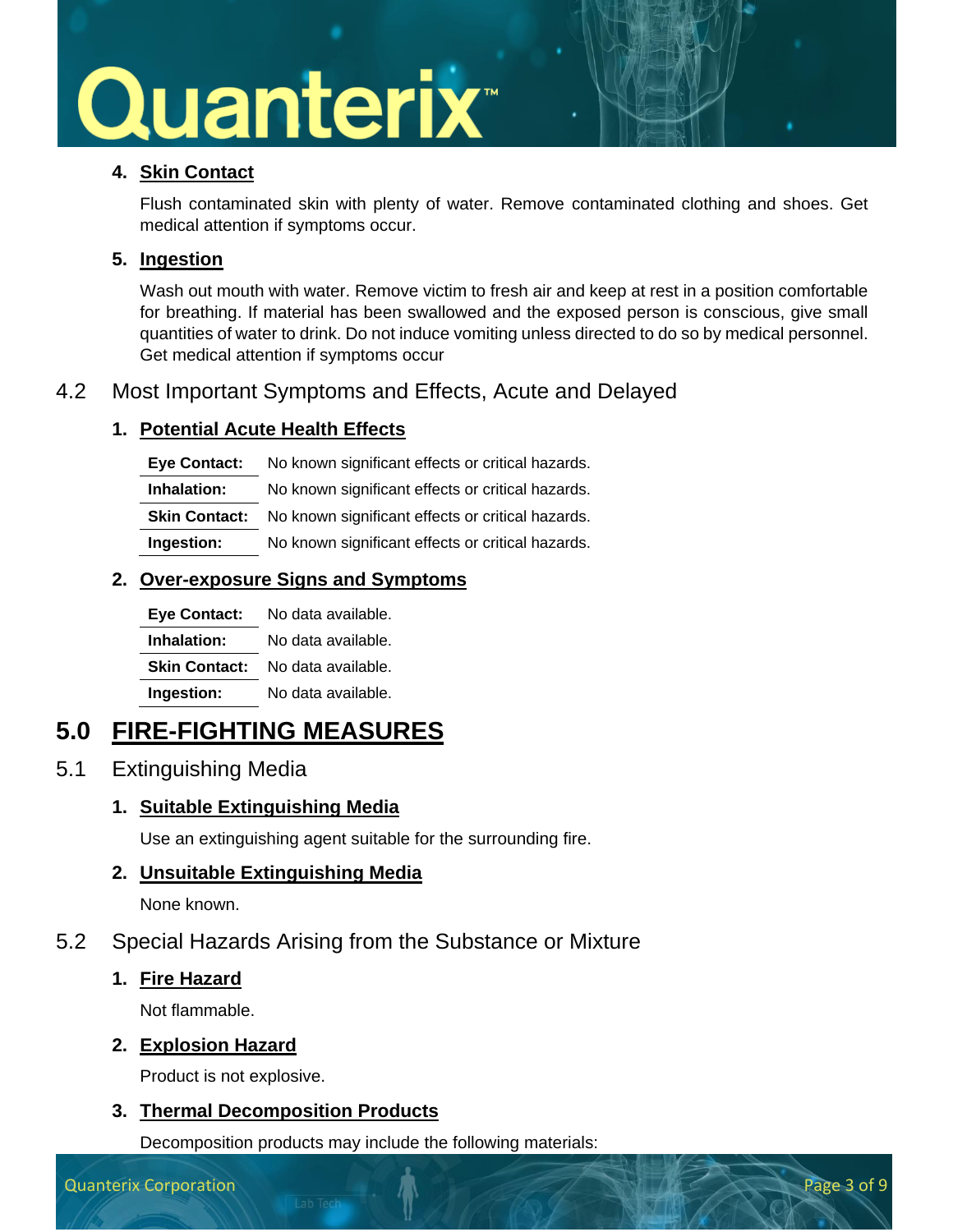## Quanterix<sup>®</sup>

- − carbon dioxide;
- − carbon monoxide;
- − sulfur oxides;
- − metal oxide/oxides

#### 5.3 Advice for Fire-Fighters

#### **1. Special Protective Actions**

Promptly isolate the scene by removing all persons from the vicinity of the incident if there is a fire. No action shall be taken involving any personal risk or without suitable training.

#### **2. Special Protective Equipment**

Fire-fighters should wear appropriate protective equipment and self-contained breathing apparatus (SCBA) with a full face-piece operated in positive pressure mode.

### **6.0 ACCIDENTAL RELEASE MEASURES**

6.1 Personal Precautions, Protective Equipment and Emergency Procedures

#### **1. For Non-Emergency Personnel**

No action shall be taken involving any personal risk or without suitable training. Evacuate surrounding areas. Keep unnecessary and unprotected personnel from entering. Do not touch or walk through spilled material. Put on appropriate personal protective equipment.

#### **2. For Emergency Responders**

If specialized clothing is required to deal with the spillage, take note of any information in Section 8 on suitable and unsuitable materials. See also the information in "For nonemergency personnel".

#### 6.2 Environmental Precautions

Avoid dispersal of spilled material and runoff and contact with soil, waterways, drains and sewers. Inform the relevant authorities if the product has caused environmental pollution (sewers, waterways, soil or air).

#### 6.3 Methods and Materials for Containment and Cleaning Up

Stop leak if without risk. Move containers from spill area. Dilute with water and mop up if watersoluble. Alternatively, or if water-insoluble, absorb with an inert dry material and place in an appropriate waste disposal container. Dispose of via a licensed waste disposal contractor.

### **7.0 HANDLING AND STORAGE**

#### 7.1 Precautions for Safe Handling

Put on appropriate personal protective equipment (see section 8). Eating, drinking and smoking should be prohibited in areas where this material is handled, stored and processed. Workers should wash hands and face before eating, drinking and smoking. Do not ingest. Avoid contact with eyes, skin and clothing. Keep in the original container or an approved alternative made from a compatible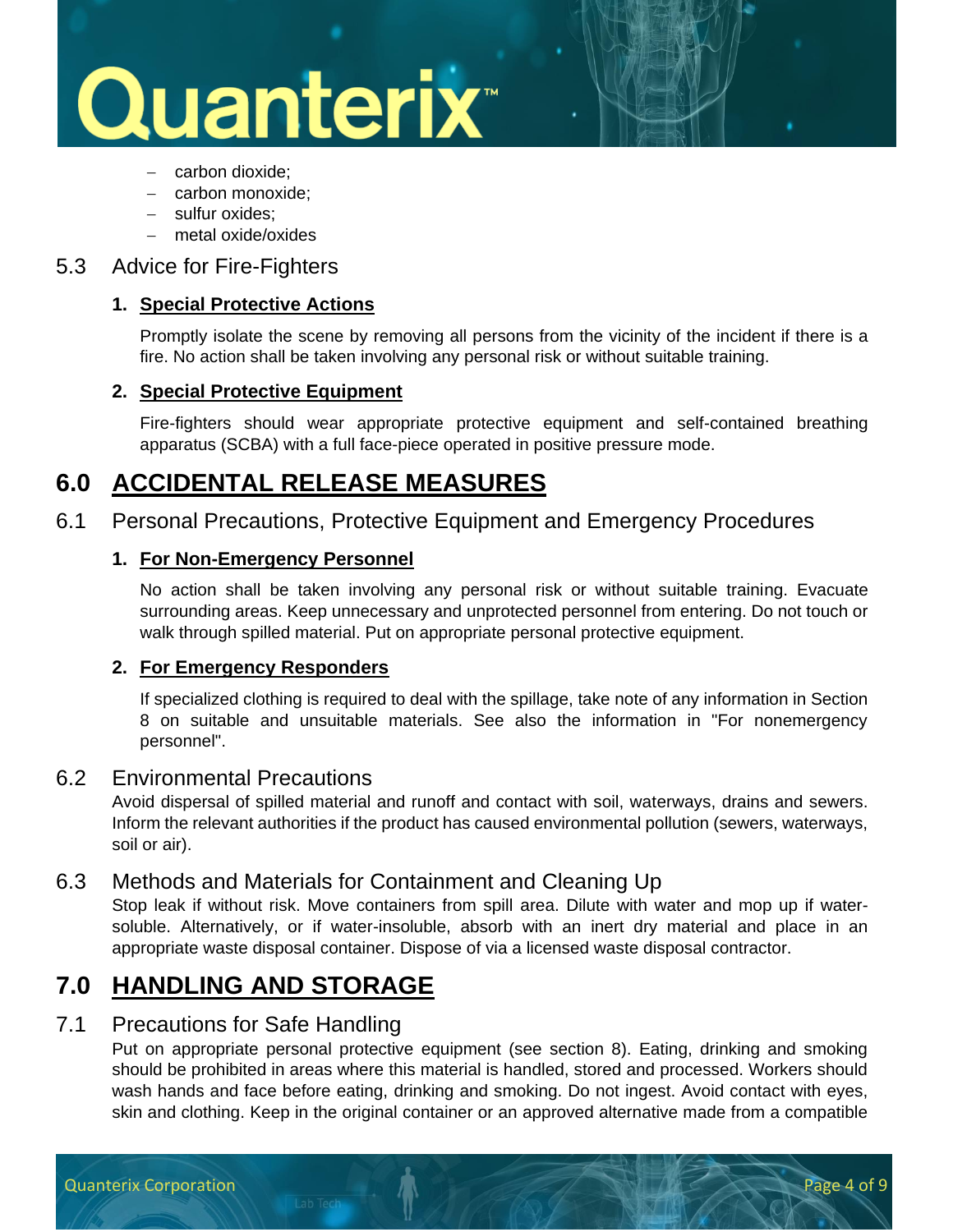## Quanterix<sup>®</sup>

material, kept tightly closed when not in use. Empty containers retain product residue and can be hazardous. Do not reuse container.

#### 7.2 Conditions for Safe Storage, Including Incompatibilities

Store in accordance with local regulations. Store in original container protected from direct sunlight in a dry, cool and well-ventilated area, away from incompatible materials (see section 10) and food and drink. Keep container tightly closed and sealed until ready for use. Containers that have been opened must be carefully resealed and kept upright to prevent leakage. Do not store in unlabeled containers. Use appropriate containment to avoid environmental contamination.

### **8.0 EXPOSURE CONTROLS AND PERSONAL PROTECTION**

#### 8.1 Occupational Exposure Limits

| <b>Ingredient Name</b> | <b>Exposure Limits</b> |
|------------------------|------------------------|
| n/a                    | n/a                    |

#### 8.2 Recommended Monitoring procedures:

If this product contains ingredients with exposure limits, personal, workplace atmosphere or biological monitoring may be required to determine the effectiveness of the ventilation or other control measures and/or the necessity to use respiratory protective equipment.

#### 8.3 Engineering Measures:

No special ventilation requirements. Good general ventilation should be sufficient to control worker exposure to airborne contaminants. If this product contains ingredients with exposure limits, use process enclosures, local exhaust ventilation or other engineering controls to keep worker exposure below any recommended or statutory limits.

#### 8.4 Hygiene Measures

Wash hands, forearms and face thoroughly after handling chemical products, before eating, smoking and using the lavatory and at the end of the working period. Appropriate techniques should be used to remove potentially contaminated clothing. Wash contaminated clothing before reusing. Ensure that eyewash stations and safety showers are close to the workstation location.

#### 8.5 Personal Protection

#### **1. Respiratory**

Use a properly fitted, air-purifying or air-fed respirator complying with an approved standard if a risk assessment indicates this is necessary. Respirator selection must be based on known or anticipated exposure levels, the hazards of the product and the safe working limits of the selected respirator.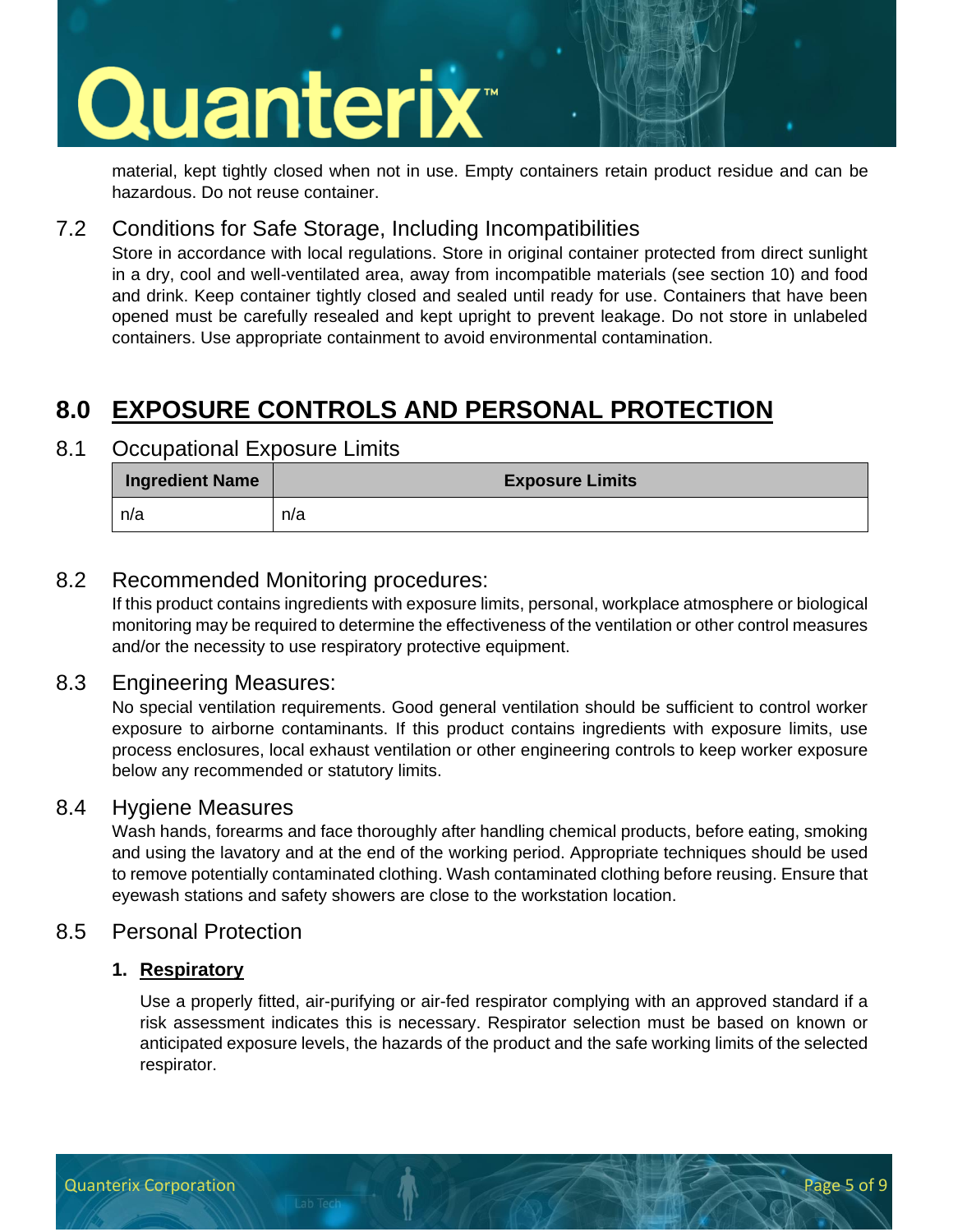#### **2. Hands**

Chemical-resistant, impervious gloves complying with an approved standard should be worn at all times when handling chemical products if a risk assessment indicates this is necessary.

#### **3. Eyes**

Safety eyewear complying with an approved standard should be used when a risk assessment indicates this is necessary to avoid exposure to liquid splashes, mists, gases or dusts.

#### **4. Skin**

Personal protective equipment for the body should be selected based on the task being performed and the risks involved and should be approved by a specialist before handling this product.

### **9.0 PHYSICAL AND CHEMICAL PROPERTIES**

### 9.1 Information on Basic Physical and Chemical Properties

#### **1. Appearance**

| <b>Physical State</b>                                | Liquid             |
|------------------------------------------------------|--------------------|
| Color                                                | Clear              |
| Odor                                                 | No data available. |
| <b>Odor Threshold</b>                                | No data available. |
| pH                                                   | No data available. |
| <b>Melting Point</b>                                 | No data available. |
| <b>Boiling Point</b>                                 | No data available. |
| <b>Flash Point</b>                                   | No data available. |
| <b>Evaporation Rate</b>                              | No data available. |
| <b>Flammability</b><br>(solid, gas)                  | No data available. |
| <b>Lower and Upper</b><br><b>Explosive Limits</b>    | No data available. |
| <b>Vapor Pressure</b>                                | No data available. |
| <b>Vapor Density</b>                                 | No data available. |
| <b>Relative Density</b>                              | No data available. |
| <b>Solubility</b>                                    | No data available. |
| <b>Partition</b><br>Coefficient: n-<br>octanol/water | No data available. |
| <b>Auto-ignition</b><br><b>Temperature</b>           | No data available. |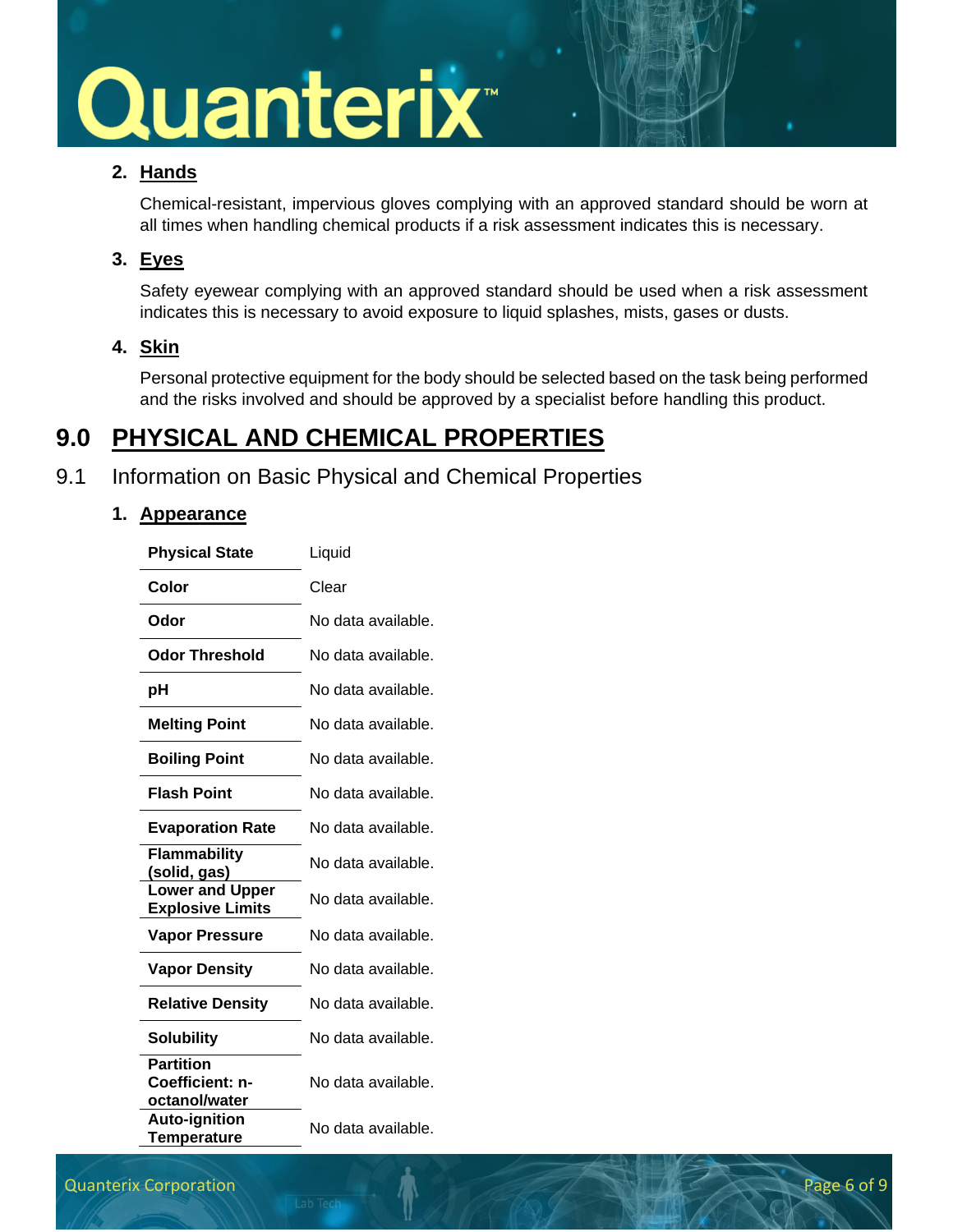**Decomposition Temperature** No data available. **Viscosity** No data available.

## **10.0 STABILITY AND REACTIVITY**

- 10.1 Reactivity No specific test data related to reactivity available for this product or its ingredients.
- 10.2 Chemical Stability The product is stable.
- 10.3 Possibility of Hazardous Reactions Under normal conditions of storage and use, hazardous reactions will not occur.
- 10.4 Conditions to Avoid Keep away from heat.
- 10.5 Incompatible Materials None known.
- 10.6 Hazardous Decomposition Products Under normal conditions of storage and use, hazardous decomposition products should not be produced.

## **11.0 TOXICOLOGICAL INFORMATION**

- 11.1 Information on Toxicological Effects
	- **1. Acute Toxicity**

No data available.

**2. Irritation / Corrosion**

No data available.

**3. Sensitization**

No data available.

#### **4. Mutagenicity**

No data available.

#### **5. Carcinogenicity**

No data available.

#### **6. Reproductive Toxicity**

No data available.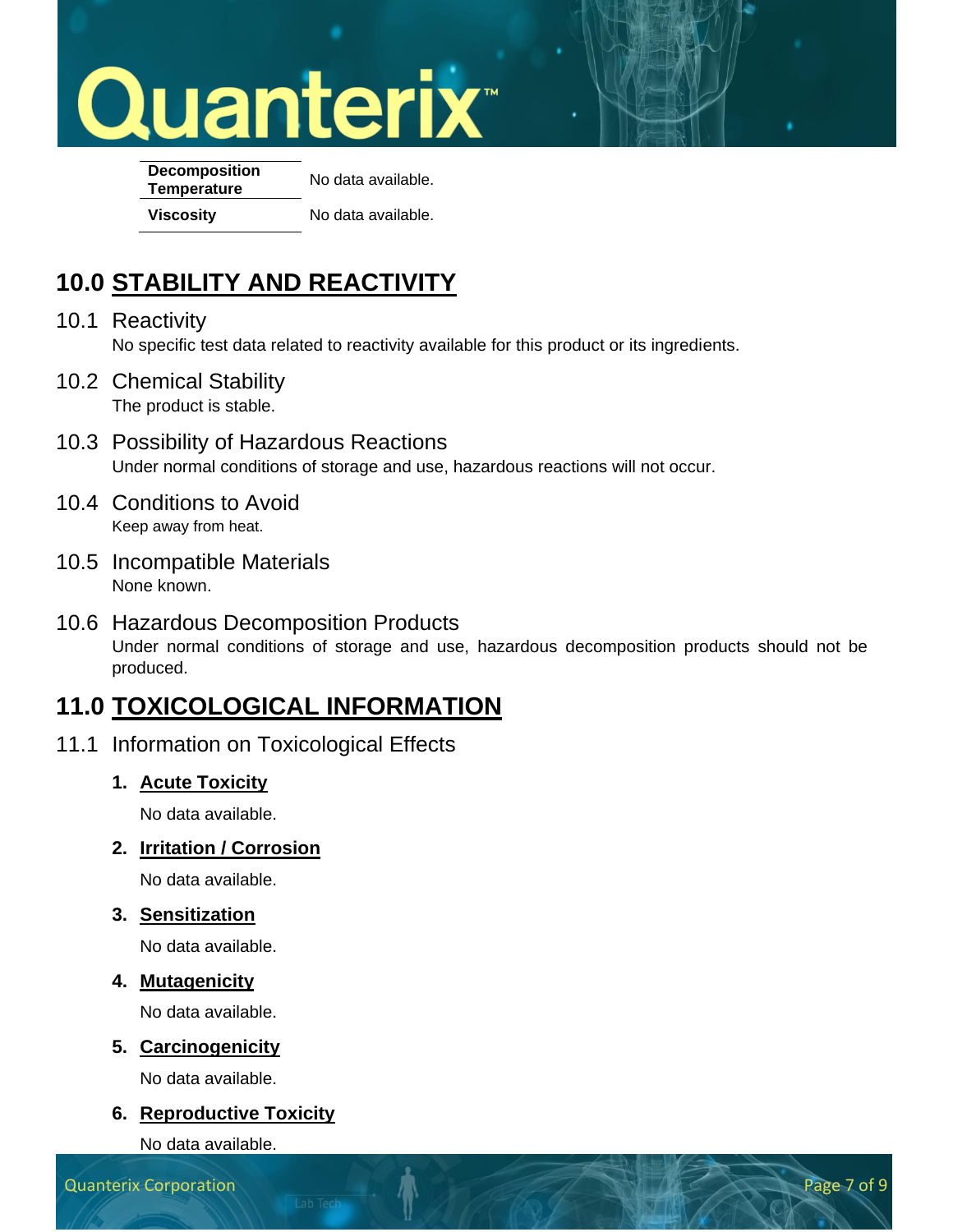#### **7. Teratogenicity**

No data available.

**8. Specific Organ Toxicity (Single Exposure)**

No data available.

**9. Specific Organ Toxicity (Repeated Exposure)**

No data available.

#### **10.Aspiration Hazard**

No data available.

#### **11.Information on the Likely Routes of Exposure**

No data available.

#### **12.Potential Acute Health Effects**

| Eye Contact:         | No known significant effects or critical hazards. |
|----------------------|---------------------------------------------------|
| Inhalation:          | No known significant effects or critical hazards. |
| <b>Skin Contact:</b> | No known significant effects or critical hazards. |
| Ingestion:           | No known significant effects or critical hazards. |

#### **13.Symptoms Related to the Physical, Chemical and Toxicological Characteristics**

**Eye Contact:** No known significant effects or critical hazards.

**Inhalation:** No known significant effects or critical hazards.

**Skin Contact:** No known significant effects or critical hazards.

**Ingestion:** No known significant effects or critical hazards.

#### **14.Potential Chronic Health Effects**

| No known significant effects or critical hazards. |
|---------------------------------------------------|
| No known significant effects or critical hazards. |
| No known significant effects or critical hazards. |
| No known significant effects or critical hazards. |
| No known significant effects or critical hazards. |
| No known significant effects or critical hazards. |
|                                                   |

## **12.0 ECOLOGICAL INFORMATION**

- 12.1 Ecological Toxicity No data available.
- 12.2 Persistence and Degradability No data available.